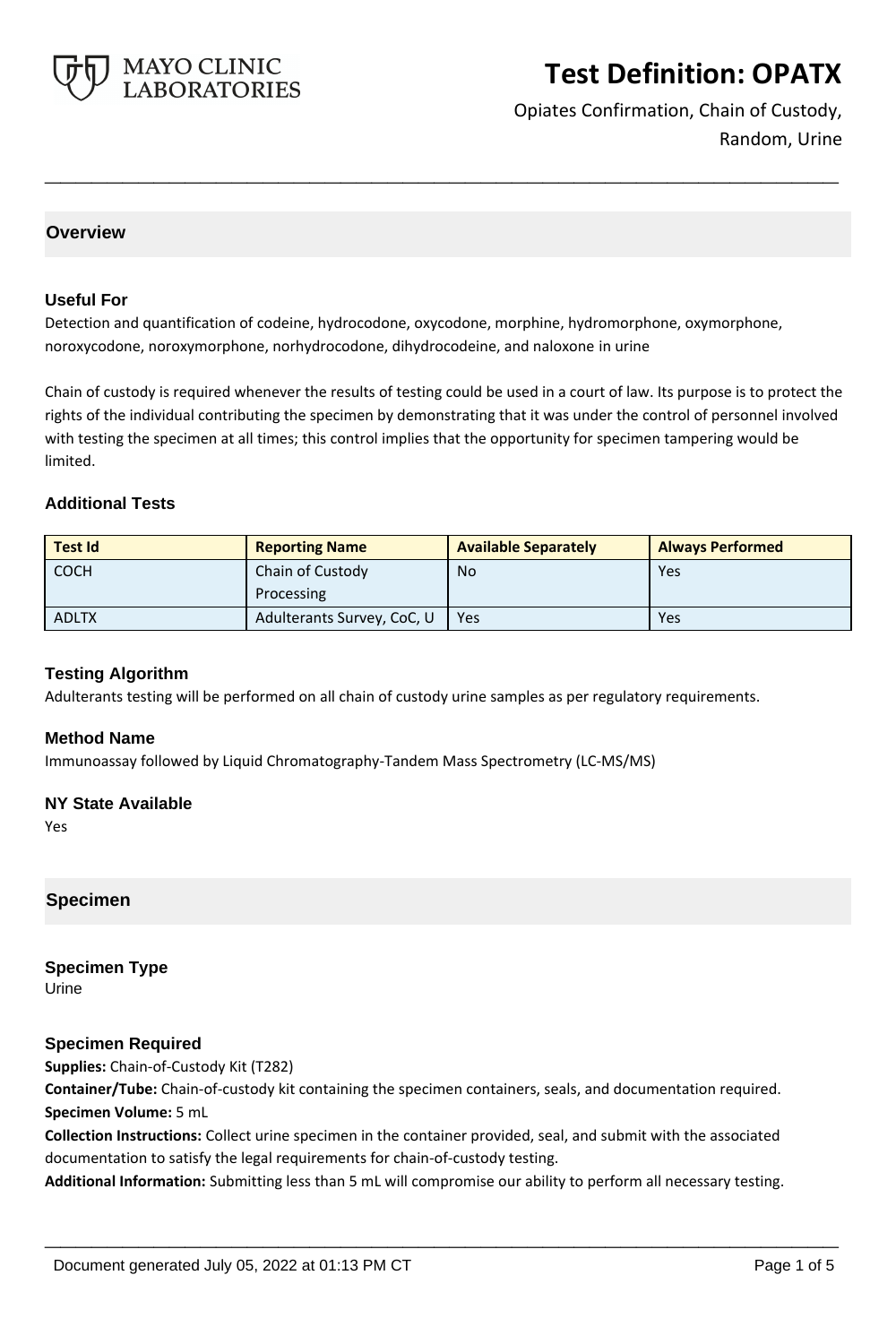

Opiates Confirmation, Chain of Custody, Random, Urine

#### **Forms**

1. [Chain of Custody Request](https://www.mayocliniclabs.com/it-mmfiles/chain-of-custody-request-form.pdf) is included in the Chain-of-Custody Kit (T282).

2. If not ordering electronically, complete, print, and send a [Therapeutics Test Request](https://www.mayocliniclabs.com/it-mmfiles/Therapeutics-Requisition-Request-Form_MC0767-19.pdf) (T831) with the specimen.

**\_\_\_\_\_\_\_\_\_\_\_\_\_\_\_\_\_\_\_\_\_\_\_\_\_\_\_\_\_\_\_\_\_\_\_\_\_\_\_\_\_\_\_\_\_\_\_\_\_\_\_**

#### **Specimen Minimum Volume**

2 mL

### **Reject Due To**

| Gross hemolysis | OK |
|-----------------|----|
| Gross icterus   | OK |

### **Specimen Stability Information**

| <b>Specimen Type</b> | <b>Temperature</b>       | <b>Time</b> | <b>Special Container</b> |
|----------------------|--------------------------|-------------|--------------------------|
| Urine                | Refrigerated (preferred) | 28 days     |                          |
|                      | Frozen                   | 28 days     |                          |
|                      | Ambient                  | 14 davs     |                          |

### **Clinical & Interpretive**

### **Clinical Information**

Codeine is converted by hepatic metabolism to morphine and norcodeine with a half-life of 2 to 4 hours. If codeine is ingested, the ratio of codeine to morphine generally exceeds 1.0 in urine during the first 24 hours. The ratio may fall below 1.0 after 24 hours; and after 30 hours, only morphine may be detected.

Morphine is a naturally occurring narcotic analgesic obtained from the poppy plant, *Papaver somniferum*. Morphine is converted by hepatic metabolism to normorphine with a half-life of 2 to 4 hours. The presence of morphine in urine can indicate exposure to morphine, heroin, or codeine within 2 to 3 days. Ingestion of bakery products containing poppy seeds can also cause morphine to be excreted in urine. If excessively large amounts are consumed, this can result in urine morphine concentrations up to 2000 ng/mL for a period of 6 to 12 hours after ingestion.

Hydrocodone exhibits a complex pattern of metabolism including O-demethylation, N-demethylation, and 6-keto reduction to the 6-beta hydroxymetabolites. Hydromorphone and norhydrocodone are both metabolites of hydrocodone. Dihydrocodeine is also a minor metabolite. Trace amounts of hydrocodone can also be found in the presence of approximately 100-fold higher concentrations of oxycodone or hydromorphone since it can be a pharmaceutical impurity in these medications. The presence of hydrocodone greater than 100 ng/mL indicates exposure within 2 to 3 days prior to specimen collection.

Hydromorphone is metabolized primarily in the liver and is excreted primarily as the glucuronidated conjugate, with small amounts of parent drug and minor amounts of 6-hydroxy reduction metabolites. The presence of hydromorphone greater than 100 ng/mL indicates exposure within 2 to 3 days prior to specimen collection. Hydromorphone is also a metabolite of hydrocodone; therefore, the presence of hydromorphone could also indicate exposure to hydrocodone.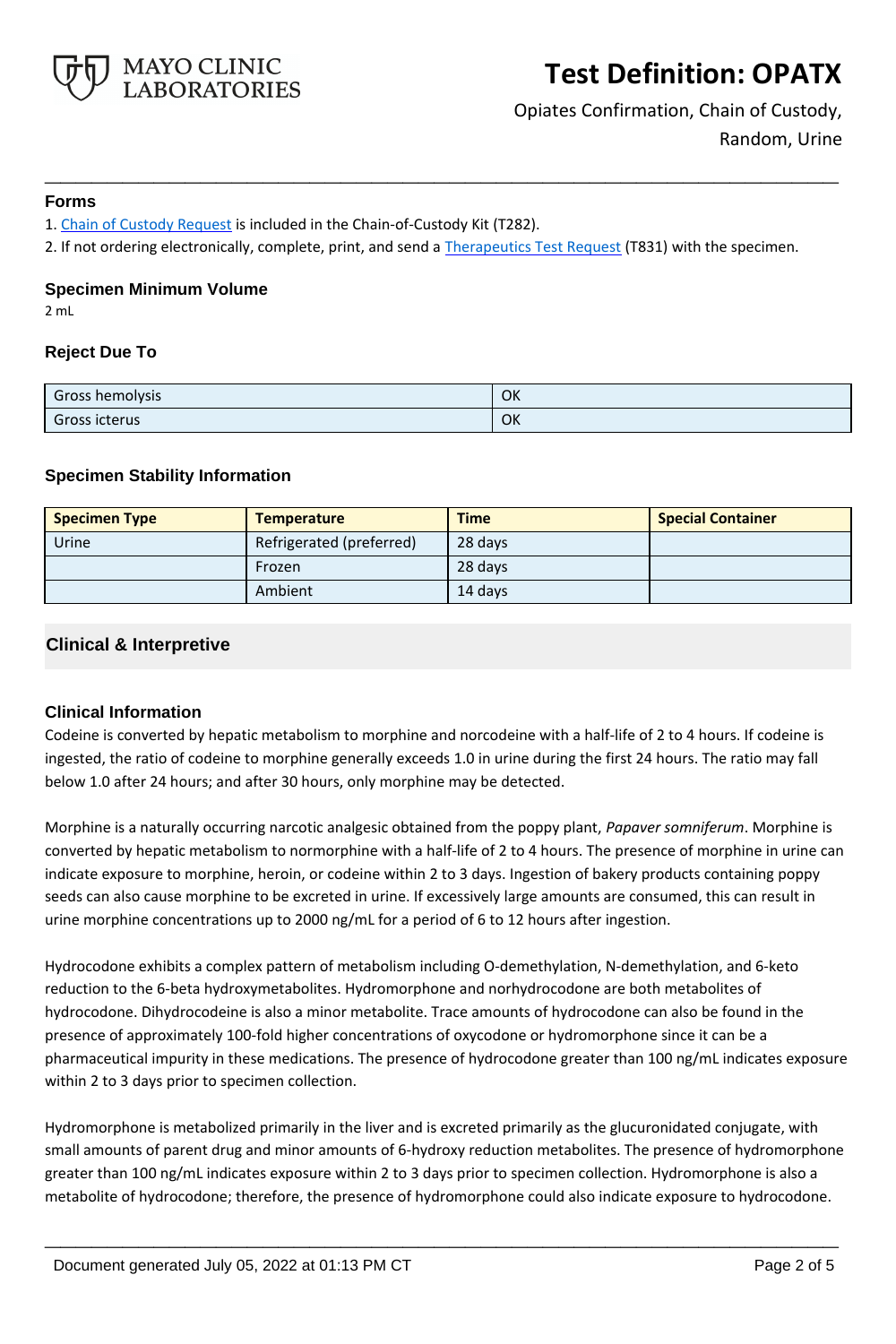

Opiates Confirmation, Chain of Custody, Random, Urine

Dihydrocodeine is a semisynthetic narcotic analgesic prepared by the hydrogenation of codeine. It is also a minor metabolite of hydrocodone. It is metabolized to dihydromorphine and has a half-life of 3.4 to 4.5 hours.

Oxycodone is metabolized to noroxycodone, oxymorphone, and their glucuronides and is excreted primarily via the kidney. The presence of oxycodone greater than 100 ng/mL indicates exposure to oxycodone within 2 to 3 days prior to specimen collection.

**\_\_\_\_\_\_\_\_\_\_\_\_\_\_\_\_\_\_\_\_\_\_\_\_\_\_\_\_\_\_\_\_\_\_\_\_\_\_\_\_\_\_\_\_\_\_\_\_\_\_\_**

Oxymorphone is metabolized in the liver to noroxymorphone and excreted via the kidney primarily as the glucuronide conjugates. Oxymorphone is also a metabolite of oxycodone and, therefore, the presence of oxymorphone could also indicate exposure to oxycodone.

Naloxone is a synthetic narcotic antagonist and used for partial or complete reversal of opioid depression induced by natural or synthetic opioids. It has also been incorporated into oral tablets of opioids to discourage abuse. The duration of action is dependent on the dose and route of administration. The half-life in adults is approximately 30 to 81 minutes.

The detection interval for the opiates is generally 2 to 3 days after last ingestion.

Chain of custody is a record of the disposition of a specimen to document each individual who collected, handled, and performed the analysis. When a specimen is submitted in this manner, analysis will be performed in such a way that it will withstand regular court scrutiny.

### **Reference Values**

Negative Cutoff concentrations:

IMMUNOASSAY SCREEN 300 ng/mL

Liquid chromatography-tandem mass spectroscopy: Codeine: 25 ng/mL Dihydrocodeine: 25 ng/mL Hydrocodone: 25 ng/mL Norhydrocodone: 25 ng/mL Hydromorphone: 25 ng/mL Oxycodone: 25 ng/mL Noroxycodone: 25 ng/mL Oxymorphone: 25 ng/mL Noroxymorphone: 25 ng/mL Naloxone: 25 ng/mL Morphine: 25 ng/mL

### **Interpretation**

This procedure reports the total urine concentration; this is the sum of the unconjugated and conjugated forms of the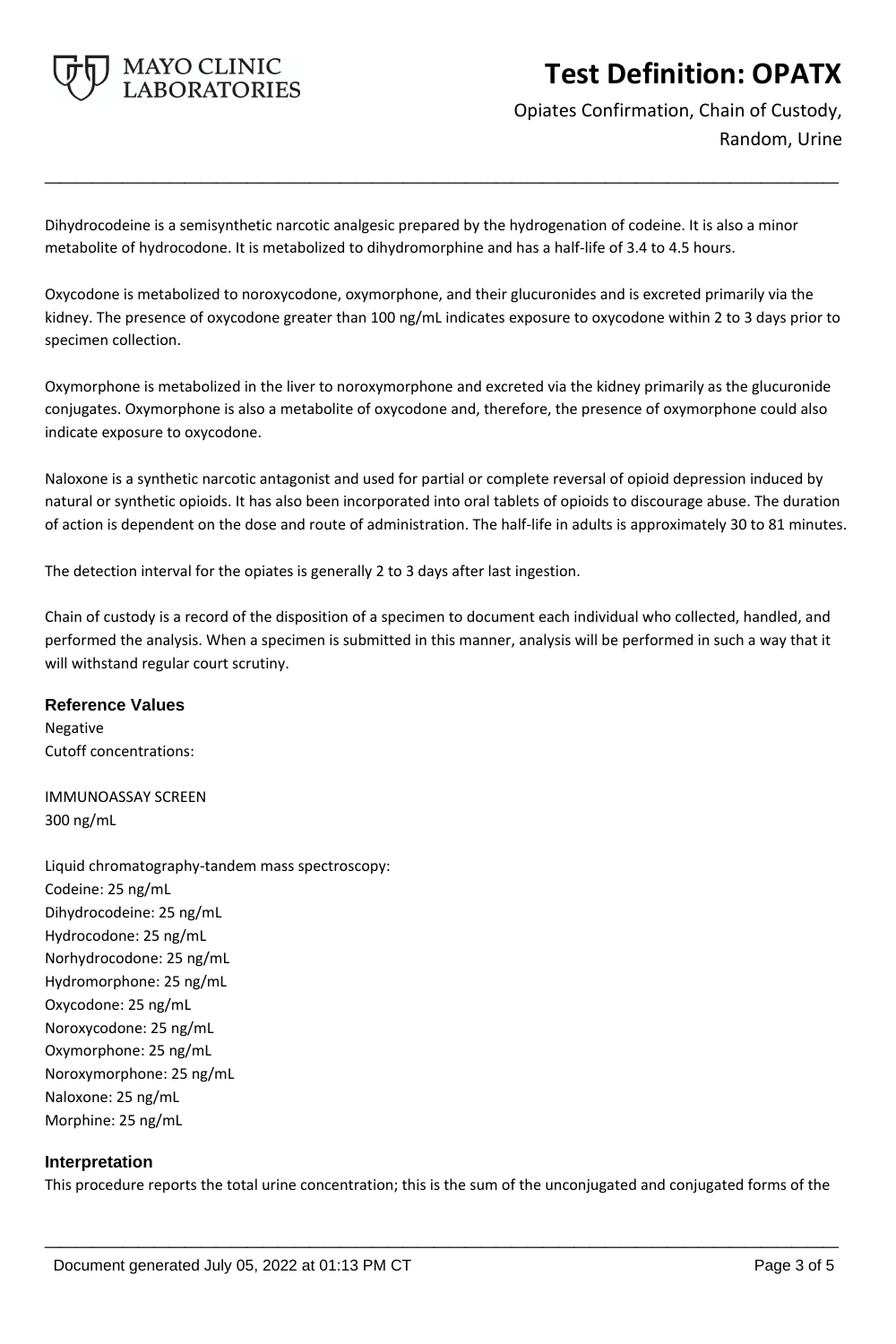

Opiates Confirmation, Chain of Custody, Random, Urine

parent drug.

#### **Cautions**

This test detects drugs structurally similar to morphine. Other drugs in the opioid class, such as fentanyl, meperidine, and methadone are not detected.

**\_\_\_\_\_\_\_\_\_\_\_\_\_\_\_\_\_\_\_\_\_\_\_\_\_\_\_\_\_\_\_\_\_\_\_\_\_\_\_\_\_\_\_\_\_\_\_\_\_\_\_**

#### **Clinical Reference**

1. Gutstein HB, Akil H: Opioid analgesics. In: Brunton LL, Lazo JS, Parker KL, eds. Goodman and Gilman's The Pharmacological Basis of Therapeutics. 11th ed. McGraw-Hill; 2006:chap 21

2. Baselt RC: Disposition of Toxic Drugs and Chemical in Man. 9th ed. Biomedical Publications; 2011

3. Hackett LP, Dusci LJ, Ilett KF, Chiswell GM: Optimizing the hydrolysis of codeine and morphine glucuronides in urine. Ther Drug Monit. 2002;24(5):652-657

4. Langman LJ, Bechtel LK, Meier BM, Holstege C: Clinical Toxicology. In: Rifai N, Horvath AR, Wittwer CT, eds. Tietz Textbook of Clinical Chemistry and Molecular Diagnostics. 6th ed. Elsevier; 2018:832-887

### **Performance**

#### **Method Description**

Opiates exist in patient urine as both free and either sulfate or glucuronide conjugates. Specimens are initially screened by immunoassay. The opiate assay is based on the kinetic interaction of microparticles in a solution as measured by changes in light transmission. In the absence of sample drug, soluble drug conjugates bind to antibody-bound microparticles, causing the formation of particle aggregates. As the aggregation reaction proceeds in the absence of sample drug, the absorbance increases. When a urine sample contains the drug in question, this drug competes with the drug derivative conjugate for microparticle-bound antibody. Antibody bound to sample drug is no longer available to promote particle aggregation, and subsequent particle lattice formation is inhibited. The presence of sample drug diminishes the increasing absorbance in proportion to the concentration of drug in the sample. Sample drug content is determined relative to the value obtained for a known cutoff concentration of drug. The NADH formed during the reaction, measured photometrically as a rate of change in absorbance, is directly proportional to the ethyl alcohol concentration.(Package insert: Opiates. Roche Diagnostics; 11/2017)

After screening, enzyme hydrolysis is used to liberate the conjugated drug. Specimens are then centrifuged, diluted, and the analytes are separated by liquid chromatography-tandem mass spectroscopy and analyzed by multiple reaction monitoring.(Unpublished Mayo method)

**\_\_\_\_\_\_\_\_\_\_\_\_\_\_\_\_\_\_\_\_\_\_\_\_\_\_\_\_\_\_\_\_\_\_\_\_\_\_\_\_\_\_\_\_\_\_\_\_\_\_\_**

**PDF Report** No

**Day(s) Performed** Monday through Friday

**Report Available** 2 to 4 days